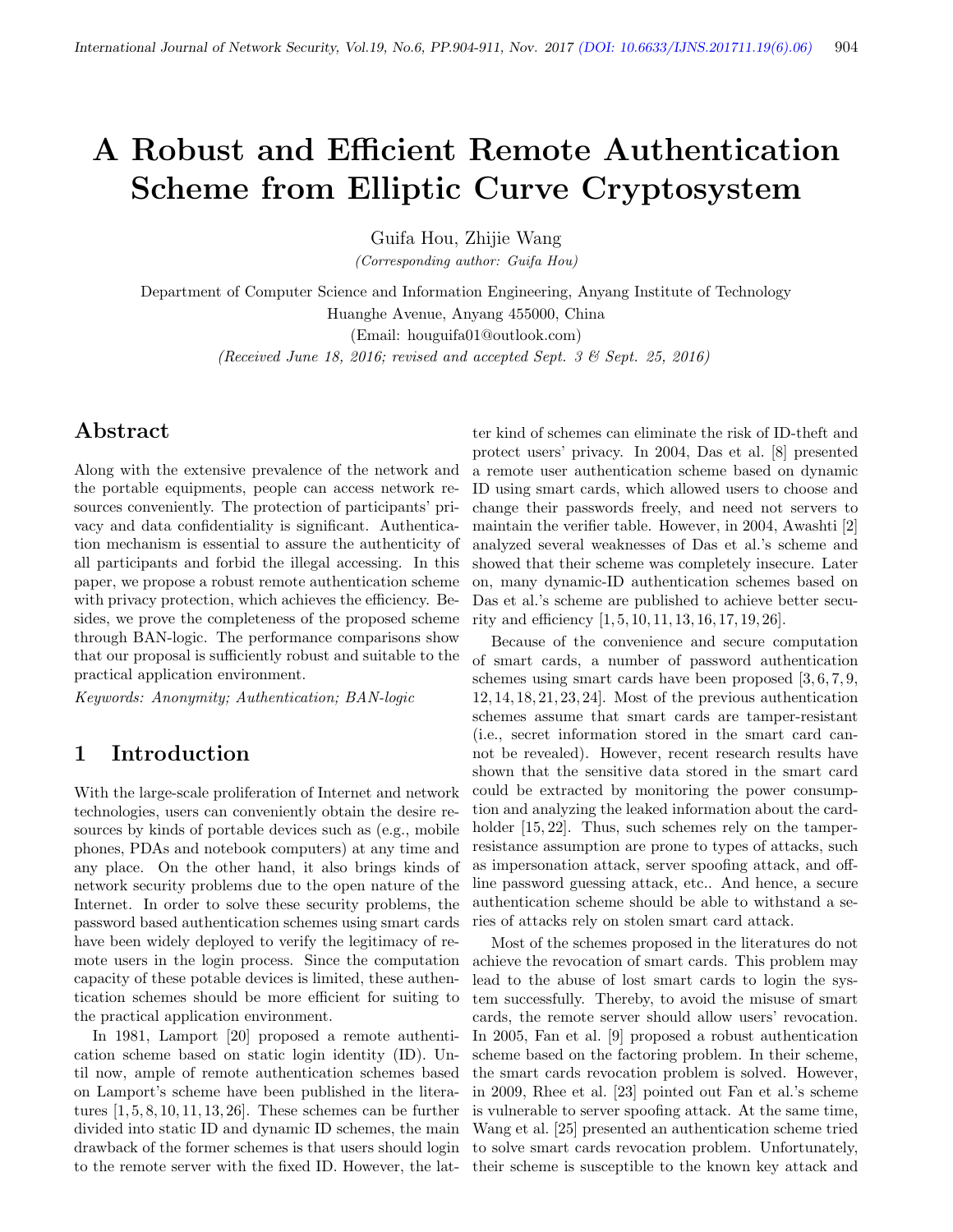| Notation         | Meaning                                    |
|------------------|--------------------------------------------|
| $U_i$            | The <i>ith</i> user                        |
| S                | The remote server                          |
| $ID_i$           | The identity of the user $U_i$             |
| $PW_i$           | The password of the user $U_i$             |
| $\boldsymbol{x}$ | The master secret key of $S$               |
| SК               | The session key shared among $U_i$ and $S$ |
| $H(\cdot)$       | A one-way hash function                    |
| $E_k(M)/D_k(C)$  | The symmetric encryption/decryption        |
| ₩                | Exclusive-OR operation                     |
|                  | String concatenation operation             |

Table 1: Notations

the stolen smart card attack. In 2011, Wang et al. [24] proposed an improved scheme with key agreement based on the elliptic curve discrete logarithm problem. Nevertheless, in the same year, Chang et al. [6] pointed out Wang et al.'s scheme cannot withstand server spoofing attack and presented an improved authentication scheme.

In this paper, we propose a comparatively secure dynamic identity authentication scheme which achieves the criterion listed in Table II. Noticeably, in the security analysis, BAN-logic [4] is employed to prove the completeness of the proposal. From the performance and functionality comparisons, our scheme is superior for suiting the practical environment.

The structure of our paper is organized as follows. In Section 2, we propose an improved robust authentication scheme. Subsequently, we analyze the security of our proposal in Section 3 and compare the performance with the previous related protocols in Section 4. At last, Section 5 presents the overall conclusion.

## 2 Our Scheme

In this section, we propose an authentication scheme which can remedy a range of network attacks. It is composed five basic phases: registration phase, login phase, authentication and session key exchange phase, smart card revocation phase and off-line password change phase. The notations used in our scheme are summarized in Table 1.

## 2.1 Preliminaries

In this section, we introduce the basic knowledge about CAPTCHA in brief. More details about CAPTCHA are referenced in [27].

#### 2.1.1 Related Concepts

Completely Automated Public Turing test to tell Computer and Humans Apart(CAPTCHA) is an automated test that humans can pass, but difficult for computers to pass. For example, CAPTCHA requires users to identify

a series of letters that may be warped or obscured by distracting backgrounds and other noise in the image. Using CAPTCHA, S can distinguish legitimate users from computer bots while requiring minimal effort by human user.

## 2.2 Registration Phase

Initially, S stores a large number of CAPTCHA puzzles which correspond to answers in a database with the format ( $puzzle, answer$ ). Then the remote server S selects a large prime number  $p$  and two integer elements  $a, b$ , where  $p > 2^{160}$  and  $4a^3 + 27b^2 \mod p \neq 0$ . Then S chooses an elliptic curve equation  $E_p(a, b)$ :  $y^2 = x^3 + ax + b \mod p$ . Let  $G$  be a base point of the elliptic curve, where  $n$  multiplies G is equal to O and  $n > 2^{160}$ .

- **Step 1:**  $U_i$  selects his/her identity  $ID_i$  and password  $PW_i$ . After that, he/she registers in S with sending  $\{ID_i, A_i\}$  over a secure communication channel, where  $A_i = H(ID_i || PW_i)$ .
- Step 2: Upon receiving the registration request, S computes  $B_i = E_{A_i}(H(x||n_i), n_i \cdot G)$ , where x is the master secret key and  $n_i$  is a unique random number for  $U_i$ . Note that, the public key of S is  $Pubs = x \cdot G$ .
- Step 3: After that, S maintains a registration table which includes  $(H(ID_i \oplus x) \cdot G, n_i)$ . S can retrieve  $n_i$  from the registration table by  $H(ID_i \oplus x) \cdot G$  in the revocation phase and in the authentication and key agreement phase.
- **Step 4:** Then S writes  $\{B_i, H(\cdot), G, E_k(\cdot) / D_k(\cdot)\}$  into the smart card and issues it to the client  $U_i$  through a secure channel.

#### 2.3 Login Phase

When the user  $U_i$  wants to login  $S$ , he/she should insert the smart card to the terminal and key in  $ID_i$  with  $PW_i$ , then the smart card performs the following steps:

**Step 1:** The smart card computes  $A_i = H(ID_i||PW_i)$  to decrypt  $B_i$  and obtains  $H(x||n_i)$ ,  $n_i \cdot G$ . Afterwards, it generates a random nonce t in  $Z_p^*$  and computes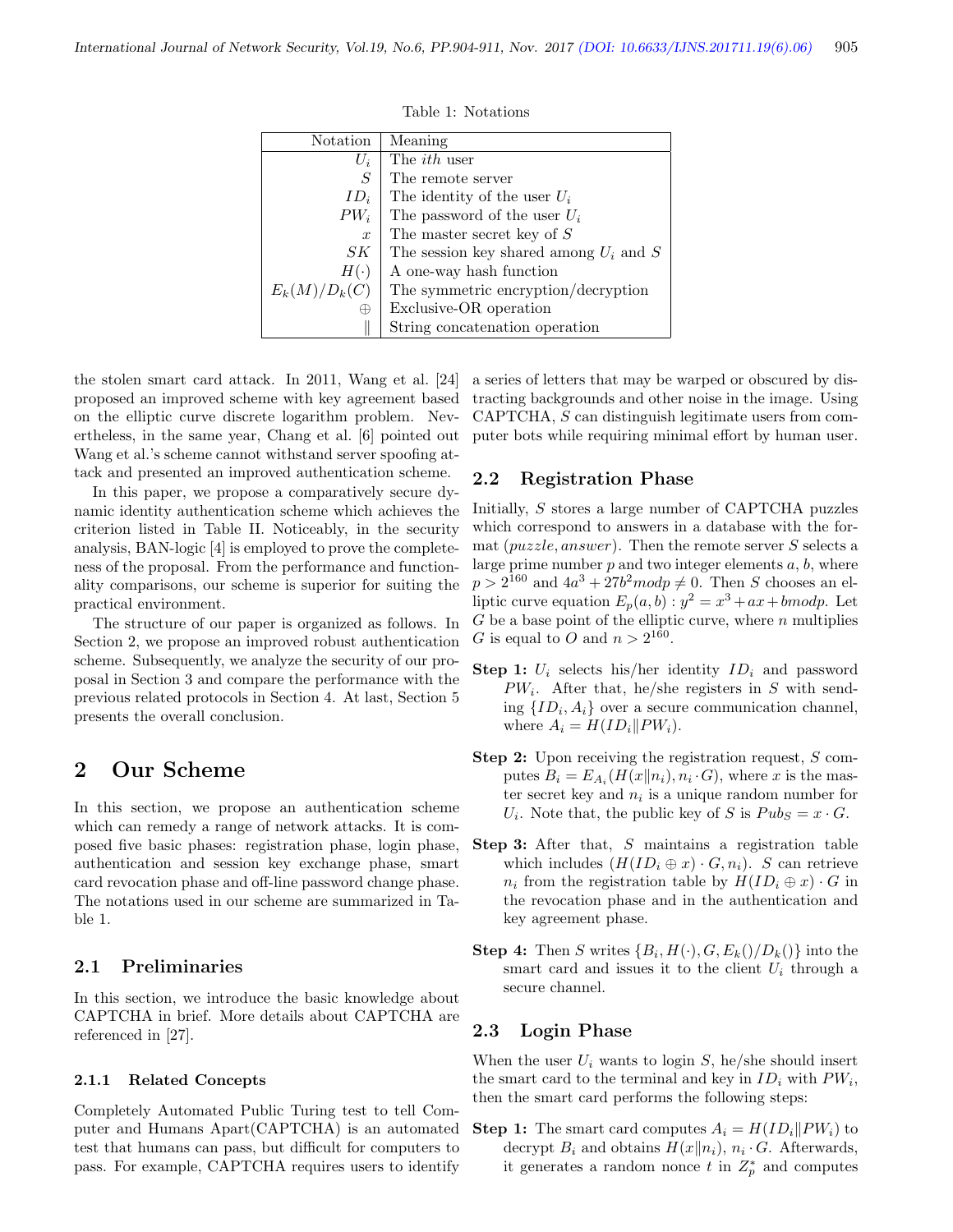

Figure 1: Login phase and authentication and session key exchange phase

 $C_i = t \cdot G, K_i = t \cdot P u b_S, D_i = E_{K_i}(ID_i, H(x||n_i)),$ then sends the login request message  $\{C_i, D_i\}$  to the remote server S.

**Step 2:** When S receives the message  $\{C_i, D_i\}$ , it randomly selects a CAPTCHA puzzle in its database and sends to  $U_i$ . If S receives the incorrect reply from  $U_i$  which is not corresponding to the puzzle transmitted to  $U_i$ , the login request will be terminated.

## 2.4 Authentication and Session Key Exchange Phase

Step 1: After checking the reply of CAPTCHA puzzle from  $U_i$ , S computes  $K_i = x \cdot C_i$ . Then it decrypts  $D_i$  with  $K_i$  to obtain  $ID_i$  and  $H(x||n_i)$ . Then it calculates  $H(x \oplus ID_i) \cdot G$  and checks it whether exists in the registration table. If so,  $S$  can retrieve the nonce  $n_i$ ; otherwise, S aborts the messages.

- **Step 2:** S calculates  $H(x||n_i)$  with the retrieved  $n_i$ . If the computed value is equal to the decrypted  $H(x||n_i)$  from  $D_i$ , S will execute the following steps; otherwise, the login request will be rejected.
- **Step 3:** After the verification of  $U_i$ , S generates a random number s in  $Z_p^*$  and computes  $E_i = s \cdot G$  and  $F_i = s \cdot C_i + n_i \cdot G$ . Then S transmits the replied message  $\{E_i, F_i\}$  to  $U_i$ .
- Step 4: Upon receiving the replication, the smart card computes  $F_i^* = t \cdot E_i + n_i \cdot G$  and checks  $F_i^*$ ? =  $F_i$ . If the equation holds, the legitimacy of  $S$  is authentic. After that,  $U_i$  computes  $R_i = H(t \cdot E_i || E_i || C_i)$  and transmits the session key verification message  $\{R_i\}$ to S.
- **Step 5:** Upon receiving the reply, S verifies whether  $R_i$ equals to the computed value  $H(s \cdot C_i||E_i||C_i)$ . If the equivalence holds, the mutual authentication is achieved; else, the entire authentication is failed.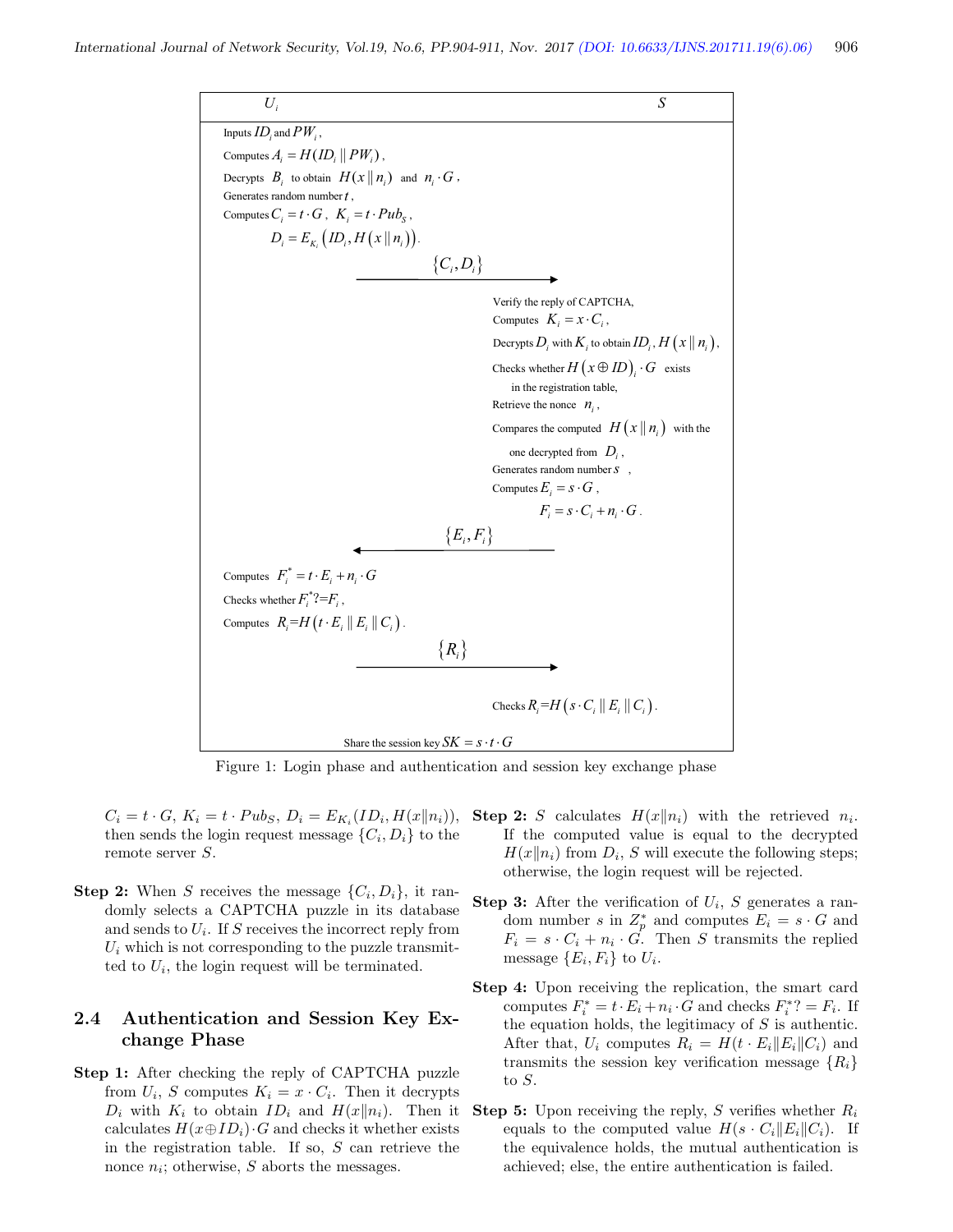After finishing the mutual authentication,  $U_i$  and S agree on the common session key  $SK = s \cdot t \cdot G$ .

## 2.5 Password Changing Phase

When  $U_i$  wants to update his/her password without the help of  $S$ .  $U_i$  inserts his/her smart card into a card reader and inputs  $ID_i$  with  $PW_i$ .

- **Step 1:**  $U_i$  computes  $A_i = H(ID_i || PW_i)$  to decrypt  $B_i$ and obtains  $H(x||n_i)$ ,  $n_i \cdot G$ .
- **Step 2:**  $U_i$  can be allowed to input the new password  $PW_i^{new}$ .
- **Step 3:** The smart card computes  $A_i^{new}$  $\sum_{i=1}^{new}$  $H(ID_i \| PW_i^{new}), B_i^{new} = E_{A_i^{new}}(H(x \| n_i), n_i \cdot G),$ and stores  $B_i^{new}$  into the smart card to replace  $B_i$ .

## 2.6 Smart Card Revocation Phase

In case of lost or stolen smart cards,  $U_i$  could request S for its revocation. In our scheme,  $U_i$  should transmit  $ID_i$  to S via a secure communication channel, then S computes  $H(ID_i \oplus x) \cdot G$  and checks it whether exists in the registration table or not. If so,  $S$  removes the entry  $(H(ID_i \oplus x) \cdot G, n_i)$  from the registration table.

## 3 Secure Analysis of Our Scheme

## 3.1 Completeness Proof Based on BANlogic

In this section, we prove that the authentication goals using BAN-logic [4], which is a logic of belief focuses on the beliefs of the legitimate principals involved in the protocol. Let define the notations below:

- $P \equiv X$ : The principal P believes a statement X or  $P$  would be entitled to believe  $X$ .
- $\sharp(X)$ : The formula X is fresh.
- $\mathcal{P} \Rightarrow X$ : The principal  $\mathcal{P}$  has jurisdiction over the statement X.
- $P \triangleleft X$ : The principal P sees the statement X.
- $P \sim X$ : The principal P once said the statement X.
- $(X, Y)$ : The formula X or Y is one part of the formula  $(X, Y)$ .
- $\langle X \rangle_Y$ : The formula X is combined with the formula **A.9:**  $S \equiv s$ .  $\overline{Y}$
- $\{X\}_Y$ : The formula X is encrypted under the key Y.
- $\mathcal{P} \stackrel{k}{\longleftrightarrow} \mathcal{Q}$ : The principals  $\mathcal{P}$  and  $\mathcal{Q}$  use the shared key  $k$  to communicate. Here,  $k$  will never be discovered by any principal except for  $P$  and  $Q$ .
- $\mathcal{P} \stackrel{k}{\rightleftharpoons} \mathcal{Q}$ : k is shared secret known to  $\mathcal{P}, \mathcal{Q}$ , and possibly to one trusted by them.
- *SK*: The session key used in the current session.

In the following, we introduce Some main logical postulates used in the demonstration:

- The message-meaning rule:  $\frac{\mathcal{P}|\equiv\mathcal{Q}}{\mathcal{P}|\equiv\mathcal{Q}|\sim X}\mathcal{P}^{\mathcal{Q}}\{X\}_k$ ,  $\frac{\mathcal{P}}{\mathcal{P}}\equiv\mathcal{Q} \stackrel{k}{\rightleftharpoons} \frac{\mathcal{P},\mathcal{P}\triangleleft \langle X \rangle_k}{\mathcal{P}}.$
- The freshness-conjuncatenation rule:  $\frac{\mathcal{P}|\equiv \sharp(X)}{\mathcal{P}|\equiv \sharp(X,Y)}$ .
- The nonce-verification rule:  $\frac{\mathcal{P}|\equiv \sharp(X), \mathcal{P}|\equiv \mathcal{Q}|\sim X}{\mathcal{P}|\equiv \mathcal{Q}|\equiv X}$
- The jurisdiction rule:  $\frac{\mathcal{P}|\equiv\mathcal{Q}\Rightarrow X,\mathcal{P}|\equiv\mathcal{Q}|=X}{\mathcal{P}|\equiv X},\ \frac{\mathcal{P}|\equiv(X,Y)}{\mathcal{P}|\equiv X}$  $\frac{\equiv (X,Y)}{\mathcal{P}|\equiv X},$  $\frac{\mathcal{P} \triangleleft (X, Y)}{\mathcal{P} \triangleleft X}, \frac{\mathcal{P}|\equiv\mathcal{Q}|\sim(X, Y)}{\mathcal{P}|\equiv\mathcal{Q}|\sim X}$  $\frac{|\mathbf{=}\mathcal{Q}|\sim(\mathbf{\Lambda},\mathbf{Y})}{\mathcal{P}|\mathbf{\equiv Q}|\mathbf{\sim}X}$ .

.

For proving the proper mutual authentication and the agreement of session key, we list the verification goals as follows:

**Goal 1:** 
$$
U_i \mid \equiv (U_i \stackrel{SK}{\longleftrightarrow} S).
$$

**Goal 2:**  $S \models (U_i \stackrel{SK}{\longleftrightarrow} S)$ .

Next, we list the idealized form transformed from the proposed scheme in the following:

Message 1:  $U_i \rightarrow S: (C_i, {ID_i, C_i}_{\langle n_i \rangle_x}).$ 

**Message 2:** 
$$
S \to U_i
$$
:  $(E_i, \{S \mid \equiv (S \stackrel{SK}{\rightleftharpoons} U_i), C_i, E_i\}_{n_i})$ .

Message 3:  $U_i \rightarrow S: \langle C_i, E_i \rangle_{SK}$ .

The following assumptions are presented to further analyze our scheme:

**A.1:**  $U_i \models (U_i \stackrel{n_i}{\longleftrightarrow} S);$ **A.2:**  $S \not\equiv (S \stackrel{\langle n_i \rangle_x}{\longleftrightarrow} U_i);$ **A.3:**  $U_i \mid \equiv \sharp(C_i);$ A.4:  $S \equiv \sharp(E_i);$ **A.5:**  $S \equiv U_i \Rightarrow (ID_i, C_i);$ **A.6:**  $S \equiv U_i \Rightarrow (C_i, E_i);$ **A.7:**  $U_i \mid \equiv S \Rightarrow (S \mid \equiv (S \stackrel{SK}{\rightleftharpoons} U_i), C_i, E_i);$ **A.8:**  $U_i \not\equiv t;$ 

According to the above-mentioned logical postulates and assumptions, we demonstrate the validity of our scheme in the following:

• According to Message 1, we obtain:  $\alpha$   $\alpha$  $\sim$  1

$$
S \triangleleft (C_i, \{ID_i, C_i\}_{\langle n_i \rangle_x}).
$$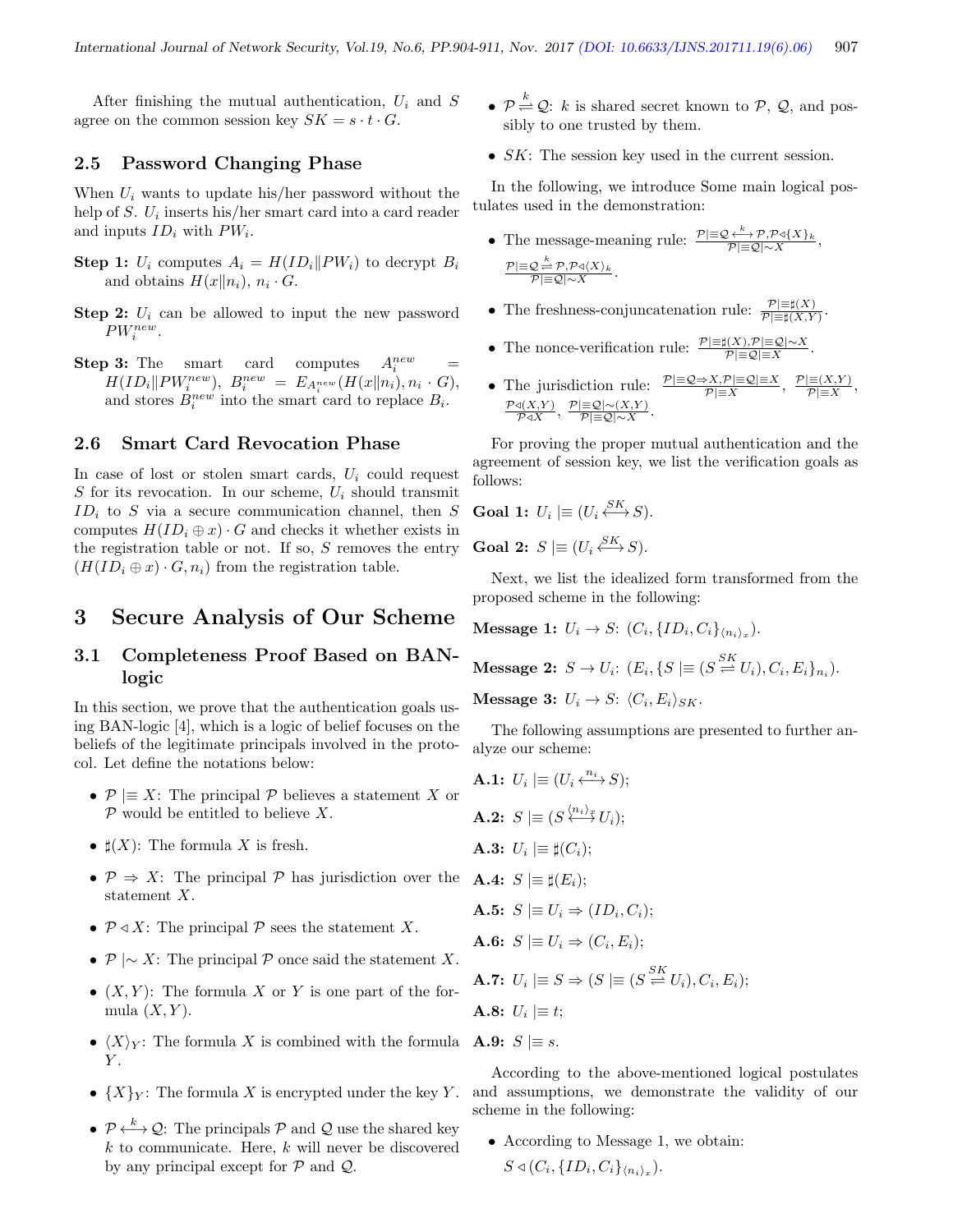- According to the jurisdiction rule, we obtain:  $S \triangleleft \{ ID_i, C_i \}_{\langle n_i \rangle_x}.$
- According to Assumption A.2 and the messagemeaning rule, we obtain:

 $S \equiv U_i \mid \sim (ID_i, C_i).$ 

- According to the jurisdiction rule, we obtain:  $S \geq U_i \mid \sim C_i$ .
- According to Message 2, we obtain:  $U_i \triangleleft (E_i, \{S \mid \equiv (S \stackrel{SK}{\rightleftharpoons} U_i), C_i, E_i\}_{n_i}).$
- According to the jurisdiction rule, we obtain:

$$
U_i \triangleleft \{ S \mid \equiv (S \stackrel{SK}{\rightleftharpoons} U_i), C_i, E_i \}_{n_i}.
$$

• According to Assumption A.1 and the messagemeaning rule, we obtain:

 $U_i \equiv S \mid \sim (S \equiv (S \stackrel{SK}{\rightleftharpoons} U_i), C_i, E_i).$ 

• According to Assumption A.3 and the freshnessconjuncatenation rule, we obtain:

$$
U_i \mid \equiv \sharp (S \mid \equiv (S \stackrel{SK}{\rightleftharpoons} U_i), C_i, E_i).
$$

• According to  $U_i \equiv S \mid \sim (S \equiv (S \stackrel{SK}{\rightleftharpoons} U_i), C_i, E_i)$  and the nonce-verification rule, we obtain:

 $U_i \mid \equiv S \mid \equiv (S \stackrel{SK}{\rightleftharpoons} U_i), C_i, E_i).$ 

• According to Assumption A.7 and the jurisdiction rule, we obtain:

 $U_i \geq (S \geq S K U_i), C_i, E_i).$ 

• According to the jurisdiction rule, we obtain:

$$
U_i \mid \equiv (S \mid \equiv (S \stackrel{SK}{\rightleftharpoons} U_i)), U_i \mid \equiv E_i.
$$

• According to  $SK = t \cdot E_i$  and Assumption A.8, we obtain:  $C\bar{V}$ 

$$
U_i \mid \equiv (U_i \stackrel{Sh}{\longleftrightarrow} S) \text{ (Goal 1)}.
$$

- According to Message 3, we obtain:  $S \triangleleft \langle C_i, E_i \rangle_{SK}.$
- According to  $S \equiv S \stackrel{SK}{\rightleftharpoons} U_i$  and message-meaning rule, we obtain:

$$
S \mid \equiv U_i \mid \sim (C_i, E_i).
$$

• According to Assumption A.4 and the freshnessconjuncatenation rule, we obtain:

 $S \models \sharp (C_i, E_i).$ 

• According to  $S \equiv U_i \mid \sim (C_i, E_i)$  and the nonceverification rule, we obtain:

• According to Assumption A.6 and the jurisdiction rule, we obtain:

 $S \mid \equiv (C_i, E_i).$ 

- According to the jurisdiction rule, we obtain:  $S \geq C_i$ .
- According to  $S \equiv U_i \mid \sim C_i$ ,  $SK = s \cdot C_i$  and Assumption A.9, we obtain:

$$
S \mid \equiv (U_i \stackrel{SK}{\longleftrightarrow} S) \text{ (Goal 2)}.
$$

## 3.2 Discussion on Possible Attacks

In the following, we demonstrate that our scheme is able to withstand DoS attack, off-line password guessing attack, replay attack, server spoofing attack, parallel session attack and impersonation attack. Moreover, our scheme achieves mutual authentication and users' anonymity.

We assume that the computation Diffie-Hellman problem (CDHP) in the elliptic curves is difficult to be solved in polynomial time.

CDHP: Given two points  $s \cdot P, t \cdot P$ , where  $s, t \in Z_p^*$ , the computation Diffie-Hellman problem (CDHP) is to find the point  $(s \cdot t)P$  on  $E_p(a, b)$ .

## 3.2.1 DoS Attack

Completely Automated Public Turing test to tell Computer and Humans Apart(CAPTCHA) technique is used in our proposed scheme which makes the malicious attacker cannot launch DoS attack. When users login in the remote server  $S$ , they must reply  $S$  an answer responding to the CAPTCHA puzzle. These puzzles are difficult for computers to solve, and thus the DoS attack which launched by computers is resisted effectively.

#### 3.2.2 Off-line Password Guessing Attack

In off-line password guessing attack, the adversary attempts to guess the identity  $ID_i$  and password  $PW_i$  from the intercepted messages transmitted between  $U_i$  and  $S$ . If an adversary eavesdrops  $U_i$ 's login request message  $\{C_i, D_i\}$ , which  $C_i = t \cdot G$ ,  $D_i = E_{K_i}(ID_i, H(x||n_i)).$ It is impossible to obtain  $ID_i$  in real polynomial time due to the difficulty of CDHP in elliptic curve cryptosystem.

## 3.2.3 Mutual Authentication and Users' Anonymity

In the authentication and session key exchange phase, the remote server and users can authenticate each other such that no adversary can impersonate any participant in this system. Besides, the message transmitted between users and the server will be updated in each session, therefore, no one can trace the user by eavesdropping. Thus, our proposal provides perfect forward security, mutual authentication and users' anonymity.

 $S \equiv U_i \equiv (C_i, E_i).$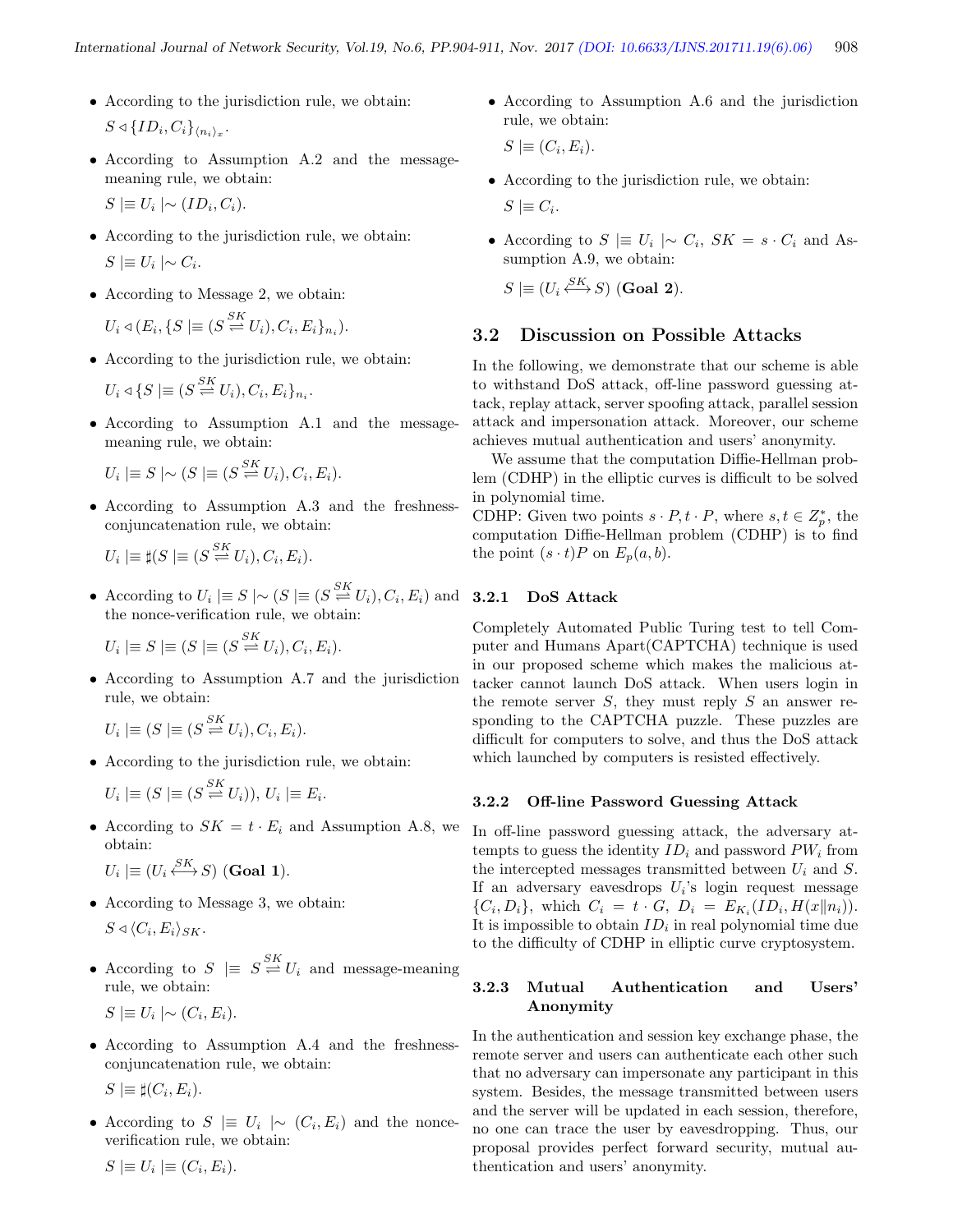|                                                 | Li et al.'s          | Chen et al.'s | Jiang et al.'s | Wei et al.'s       |                      |
|-------------------------------------------------|----------------------|---------------|----------------|--------------------|----------------------|
|                                                 | [21]                 |               | 14             | $\left[ 26\right]$ | Ours                 |
| Prevention of impersonation attack              | No                   | No            | Yes            | No                 | Yes                  |
| Prevention of off-line password guessing attack | N <sub>o</sub>       | Yes           | Yes            | Yes                | $\operatorname{Yes}$ |
| Prevention of server spoofing attack            | Yes                  | Yes           | Yes            | Yes                | Yes                  |
| Prevention of replay attack                     | Yes                  | Yes           | Yes            | Yes                | $\operatorname{Yes}$ |
| Preserving user anonymity                       | No                   | No            | No             | No                 | $\operatorname{Yes}$ |
| Parallel session attack                         | Yes                  | Yes           | Yes            | Yes                | Yes                  |
| Mutual authentication                           | $\operatorname{Yes}$ | Yes           | Yes            | Yes                | Yes                  |
| Perfect forward secrecy                         | Yes                  | No            | No             | Yes                | Yes                  |

Table 2: Comparisons of functionality

Table 3: Performance comparisons: Computation cost

| Type of operations $\vert$ Li et al.'s [21] | Chen et al.'s [7] | Jiang et al.'s [14] | Wei et al.'s $[26]$ | Ours |
|---------------------------------------------|-------------------|---------------------|---------------------|------|
|                                             |                   |                     |                     |      |
| $1 \, \text{sum}$                           |                   |                     |                     |      |
| $_{\boldsymbol{\iota} asy}$                 |                   |                     |                     |      |

#### 3.2.4 Replay Attack

The replay attack is that attackers re-submit the login message transmitted between users and the server to impersonate users. In our scheme, neither the replay of an old login message  $\{C_i, D_i\}$  in the login phase nor the replay of the response message  $\{E_i, F_i\}$  of the server in the authentication and session key exchange phase, it will fail in Step 2 and Step 4 of authentication and session key exchange phase, due to the random numbers are updated for every session and the adversary cannot get the real one. Therefore, our scheme can withstand replay attack.

#### 3.2.5 Parallel Session Attack

The parallel session attack is impossible to be launched in our scheme, due to message structure transmitted between users and the server is different. Both  $\{D_i, E_i, F_i\}$ and  $\{M_i, N_i\}$  have different structures, so the adversary is not able to perform such an attack.

#### 3.2.6 Perfect Forward Secrecy

Suppose the long-term secret key x is revealed by an adversary, he/she cannot derive  $U_i$ 's previous session key  $SK = s \cdot t \cdot G$  since they are contributed by two selected random numbers. Moreover, even the user's previous login request message  $\{C_i, D_i\}$  is eavesdropped by the attacker, he/she also cannot obtain  $s$  and  $t$ . Thus, the proposed scheme is able to ensure perfect forward secrecy.

#### 3.2.7 Impersonation Attack

An adversary can obtain  $B_i = E_{A_i}(H(x||n_i), n_i \cdot G)$ , which is stored in  $U_i$ 's smart card. Then, he/she needs to forge a valid login request  $\{C_i, D_i\}$ , in which  $C_i = t \cdot G$ ,  $D_i =$  $E_t$ - $P_{ubs}(ID_i, H(x||n_i))$ . Nevertheless, it is impossible for the adversary to compute them without password and

identity of  $U_i$ . Further, we have demonstrated that our proposed scheme could achieve the security of identity and password in the above. Thus, the attacker cannot forge the valid login request to impersonate  $U_i$  and launch such an attack.

#### 3.2.8 Server Spoofing Attack

As illustrated above, our enhanced scheme achieves mutual authentication between users and the remote server. Moreover, the attacker cannot obtain  $t$ ,  $s$  and  $n_i$  from the message  ${E_i, F_i}$ . And hence, he/she has no ability to calculate the session key  $SK = s \cdot t \cdot G$ . Thus, our scheme can avoid the server spoofing attack.

# 4 Performance Evaluation

In this section, we will evaluate the performance and functionality of the proposed scheme, and then make comparisons with Li et al.'s [21], Chen et al.'s [7], Jiang et al.'s [14] and Wei et al.'s [26] schemes. Let  $T_H$  be the time complexity for one-way hash function operations;  $T_{sym}$  indicates the time complexity of asymmetric encryption and  $T_{asy}$  is defined as the time complexity of the symmetric encryption.

Table 2 lists the functionality comparisons of the proposed scheme and other related schemes. We can see that Li et al.'s, Chen et al.'s, Jiang et al.'s and Wei et al.'s schemes satisfy only five, five, six and six requirements list in Table 2, respectively. While the proposed scheme can achieve all requirements list in Table 2. As a result, the proposed scheme is more secure and has more functionalities compared with these related schemes.

From Table 3, we can find that the total computation cost of Li et al.'s, Chen et al.'s, Jiang et al.'s, Wei et al.'s and our proposed schemes are  $7T_H + 8T_{asy}$ ,  $8T_H + 6T_{asy}$ ,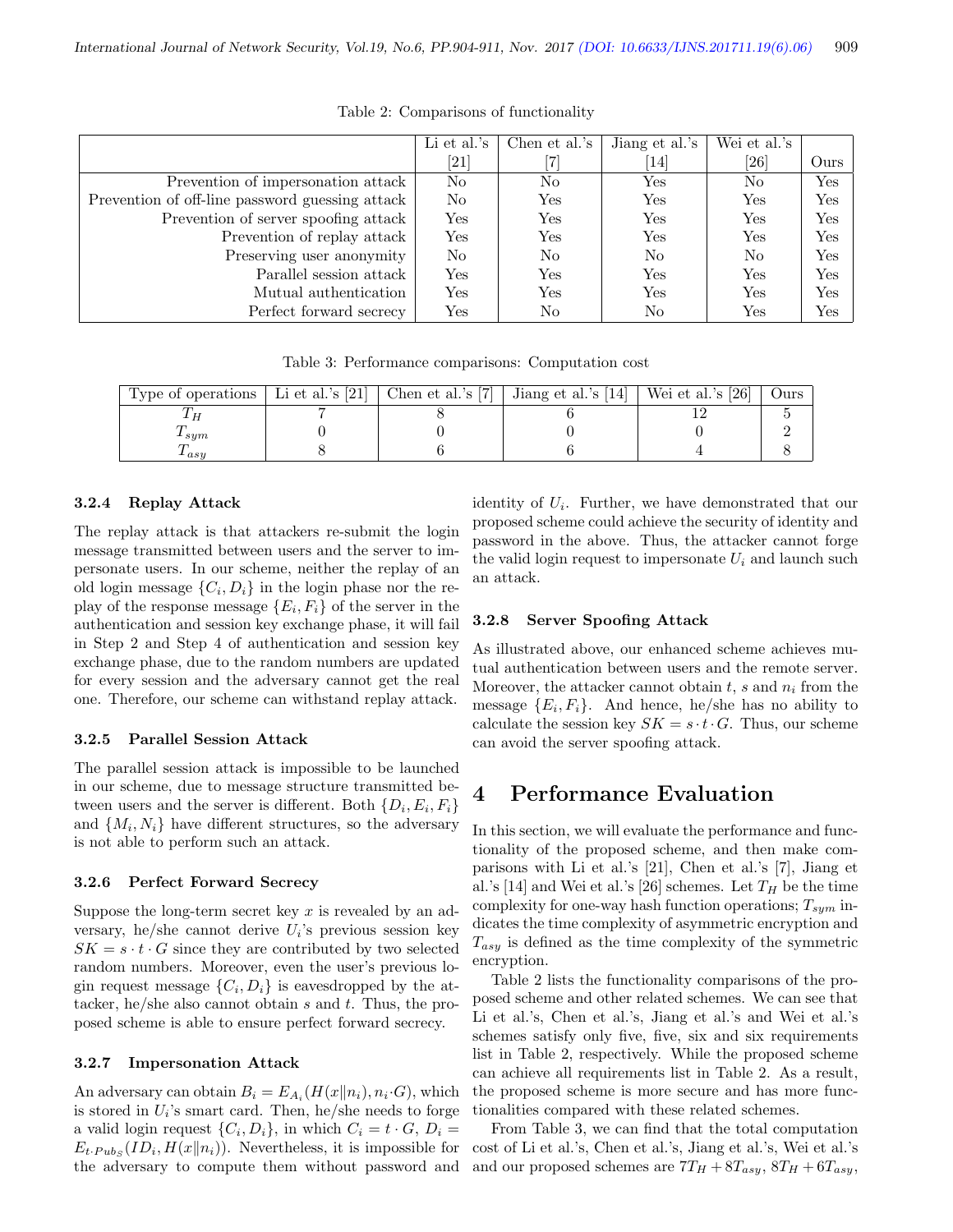$6T_H + 6T_{asy}, 12T_H + 4T_{asy}, 5T_H + 2T_{sym} + 8T_{asy}.$  Compared with other related schemes, our scheme is slightly efficient than Li et al.'s scheme and needs more computational cost than other schemes. Nevertheless, these schemes are insecure and our scheme can satisfy more admired criterion compared with them.

# 5 Conclusions

In this paper, we propose a secure authentication scheme using CAPTCHA technique. Then, we present its formal proof using the BAN-logic. Furthermore, the discussions on possible attacks shows that the robustness of the proposal. By comparing with several related schemes, our scheme satisfies many admired criterion to suit for practical application.

# Acknowledgments

The authors gratefully acknowledge the anonymous reviewers for their valuable comments.

# References

- [1] D. S. AbdElminaam, H. M. A. Kader, M. M. Hadhoud and S. M. EI-Sayed, "Increase the Performance of Mobile Smartphones using Partition and Migration of Mobile Applications to Cloud Computing," International Journal of Electronics and Information Engineering, vol. 1, no. 1, pp. 34–44, 2014.
- [2] A. K. Awasthi, "Comment on a dynamic ID-based remote user authentication scheme,"Transactions on Cryptology, vol. 1, no. 2, pp. 15–16, 2004.
- [3] G. T. Becher, Intentional and Unintentional Sidechannels in Embedded Systems, University of Massachusetts Amherst, 2014.
- [4] M. Burrows, M. Abadiand R. Needham, "A logic of authentication," ACM Transactions on Computer Systems, vol. 8, no. 1, pp. 18–36, 1990.
- [5] C. C. Chang and C. Y. Lee, "A smart card-based authentication scheme using user identify cryptography," International Journal of Network Security, vol. 15, no. 2, pp. 139–147, 2013.
- [6] Y. F. Chang and P. Y. Chang, "An improved user authentication and key agreement scheme providing user anonymity," Journal of Electronic Science and Technology, vol. 4, no. 9, pp. 352–358, 2011.
- [7] B. L. Chen, W. C. Kuo and L. C. Wuu, "Robust smart-card-based remote user password authentication scheme," International Journal of Communication Systems, vol. 27, no. 2, pp. 377–389, 2014.
- [8] M. L. Das, A. Saxena, and V. P. Gulati, "A dynamic ID-based remote user authentication scheme," IEEE Transactions on Consumer Electronics, vol. 50, no.2, pp. 629–631, 2004.
- [9] C. I. Fan, Y. C. Chan and Z. K. Zhang, "Robust remote authentication scheme with smart cards", Computers  $\mathcal C$  Secutity, vol. 24, no. 8, pp. 619–628, 2005.
- [10] D. L. Guo and F. T. Wen, "A more robust authentication scheme for roaming service in global mobility networks using ECC," International Journal of Network Security, vol. 18, no. 2, pp. 217–233, 2016.
- [11] D. L. Guo, Q. Y. Wen, W. M. Li, H. Zhang and Z. P. Jin, "A Novel Authentication Scheme Using Selfcertified Public Keys for Telecare Medical Information Systems," Journal of Medical Systems, vol. 39, no. 6, pp. 1–8, 2015.
- [12] D. L. Guo, Q. Y. Wen, W. M. Li, H. Zhang and Z. P. Jin, "Analysis and Improvement of Chaotic Map Based Mobile Dynamic ID Authenticated Key Agreement Scheme," Wireless Personal Communications, vol. 83, no. 1, pp. 35–48, 2015.
- [13] M. S. Hwang, C. C. Lee, S. K. Chong and J. W. Lo, "A Key Management for Wireless Communications," International Journal of Innovative Computing, Information and Control, Vol. 4, No. 8, pp. 2045–2056, 2008.
- [14] Q. Jiang, J. Ma, G. Li and X. Li, "Improvement of robust smart-card-based password authentication scheme," International Journal of Communication Systems, vol. 28, no. 2, pp. 383–393, 2015.
- [15] P. Kocher, J. Jaffe and B. Jun, "Differential power analysis," Proceedings of Advances in Cryptology, Santa Barbara, CA, USA, pp. 388–397, 1999.
- [16] S. Kumari, "Design flaws of "An anonymous twofactor authenticated key agreement scheme for session initiation protocol using elliptic curve cryptography," Multimedia Tools and Applications, vol. 76, no. 2, pp. 1801–1815, Jan. 2017.
- [17] S. Kumari, M. K. Khan and M. Atiquzzaman, "User authentication schemes for wireless sensor networks: A review," Ad Hoc Networks, vol. 27, pp. 159–194, 2015.
- [18] S. Kumari, M. K. Khan and X. Li, "A more secure digital rights management authentication scheme based on smart card," Multimedia Tools and Applications, vol. 75, no. 2, pp. 1135–1158, 2016.
- [19] S. Kumari, X. Li, F. Wu, A. K. Das, H. Arshad and M. K. Khan, "A user friendly mutual authentication and key agreement scheme for wireless sensor networks using chaotic maps," Future Generation Computer Systems, vol. 63, pp. 56–75, 2016.
- [20] L. Lamport, "Password authentication with insecure communication," Communications of the ACM, vol. 24, no. 11, pp. 770–772, 1981.
- [21] X. Li, J. W. Niu, M. K. Khan and J. G. Liao, "An enhanced smart card based remote user password authentication scheme," Journal of Network and Computer Applications, vol. 36, no. 5, pp. 1365–1371, 2013.
- [22] T. S. Messerges, E. A. Dabbish, and R. H. Sloan, "Examining smart-card security under the threat